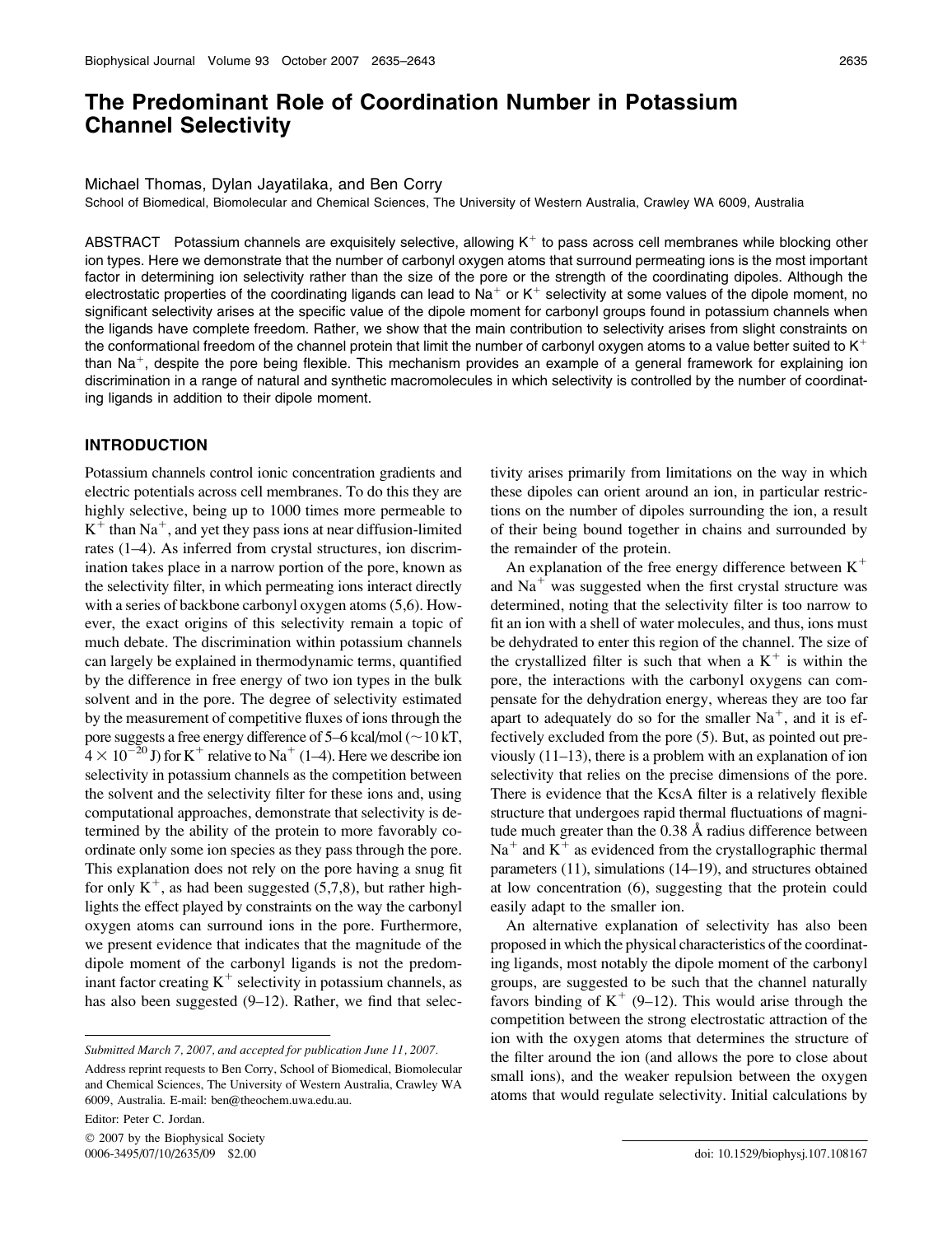Eisenman suggested that ligands of differing field strength could selectively bind differently sized ions (9). This was further supported by pioneering free energy calculations from MD simulations that highlighted the key role that the electrostatic attraction between ions and their coordinating ligands plays in determining the selectivity of the cyclic antibiotic valinomycin (10). Although this study noted that steric factors that influence the ability of ligands to pack around the ion (and presumably influence the number of ligands contacting the ion) also contribute to the selectivity of the host molecule, this effect has been given less importance than the field strength of the ligands in many discussions of potassium channels. In recent MD free energy calculations on the KcsA channel, the importance of having eight coordinating ligands for achieving  $K^+$  selectivity has been noted, but the influence of the ligand dipole moment on creating selectivity was highlighted, albeit to a lesser extent in the most recent study (11,12,20). A difficulty with explaining potassium channel selectivity predominantly in terms of the field strength or dipole moment of the coordinating carbonyl ligands, however, is that it does not easily account for the conflicting fact that smaller ions tend to coordinate with ligands with the stronger electric field better than larger ions (9). This is simply a consequence of the fact that there can be larger electrostatic interactions when the ion can move closer to the ligand (notwithstanding any repulsion between the oxygen atoms). In the case of the potassium channels, the dipole moment of the carbonyl ligands is slightly larger than that of the surrounding water, and thus, using a rationale of dipole strength alone, one might expect that the smaller  $Na<sup>+</sup>$  ions would be favored in the pore over  $K^+$ .

Here we wish to show that the number of coordinating ligands, limited by the Angstrom-level constraints on the protein, is the most important factor creating  $K^+$  selectivity in potassium channels. We present evidence that neither the specific size of the pore nor the intrinsic dipole moment of the carbonyl ligands is the main discriminating factor that leads to  $K^+$  selectivity in potassium channels. Using ab initio calculations and MD simulations we show that ion selectivity is primarily a consequence of limitations on how the carbonyl ligands can coordinate permeating ions, in particular constraints on the number of ligands that surround the ion.

# METHODS

The energetics of ion selectivity was investigated using both ab initio and MD simulations to determine the energy of the following exchange reaction in which  $K^+$  inside a specific binding site in the selectivity filter of the KcsA channel  $(K^+/S_2)$  is exchanged with another ion type in bulk solvent  $(M^+/Sol)$ :

$$
M^{\dagger}/Sol + K^{\dagger}/S_2 \stackrel{\Delta G}{\rightarrow} K^{\dagger}/Sol + M^{\dagger}/S_2.
$$

Defining the thermodynamics of selectivity in this way as the difference in the free energy of the ions in the pore and in the bulk has provided valuable insight in a large number of previous studies (e.g., 10,11,19,21,22). We write this free energy difference in terms of the exchange reaction to show clearly the steps involved in the calculation and the similarity to thermodynamic calculations in chemical reactions. It was deemed computationally intractable to include the entire KcsA structure in detailed ab initio calculations. For this reason, only the  $S<sub>2</sub>$  binding site, which showed the greatest degree of selectivity in previous MD simulations (11), was included in our calculations. The structure of the  $S_2$  binding site was extracted from the high-resolution crystal structure of KcsA (6). The four protein chains were terminated with hydrogen atoms, and all side chains were removed and replaced with hydrogen as illustrated in Fig. 1, A and B, for computational simplicity.

The energies of the exchange reactions were calculated differently in the ab initio and MD approaches. In the former, geometry optimized structures of each fragment (such as the ion-water complexes shown in Fig. 1, C and D) were determined first, and the energy of each was summed to produce the final value. In the molecular dynamics simulations, the free energy was determined from free energy perturbations during dynamic simulations in which an ion was slowly morphed from one type to another. Further details of two methods and the conditions employed in each case are given below. To further elucidate the origins of ion selectivity, calculations were also made in a number of hypothetical situations in which the ions were exchanged between two different bulk solvents, or a bulk solvent and a small number of specified ligands as described in the Results section.

### Ab initio calculations

The geometry of each fragment of the ion-exchange reaction equation was optimized before the final energy calculations were made. The minimum energy conformations of the ion-solvent and ion- $S_2$  clusters were determined by geometry optimizations starting from a range of different starting configurations. Ion-water clusters for up to six water molecules were obtained using the minimum-energy geometries determined previously by Feller et al. (23,24). All geometry optimizations were made at the HF level using the  $6-31+G^*$  basis set, and final energy calculations were made using MP2/  $6-31+G^*$  with counterpoise correction to minimize basis set superposition error. Standard effective core potentials were utilized for  $Rb^+$  and  $Cs^+$ . Previous work by Feller et al. (25) has shown that this methodology gave results within 1 kcal/mol of those obtained by optimizing using MP2 or DFT with correlation-consistent basis sets for the energy of ions binding to crown ethers. Free energy calculations were not attempted in the ab initio calculations, primarily because accurate estimates of entropy require extremely accurate calculations of the vibrational modes (26), and this was decided to be too computationally demanding. In addition, our MD simulations under different temperatures suggest the change in entropy in the bound states of  $Na<sup>+</sup>$  and  $K<sup>+</sup>$  are much smaller than the enthalpic contribution (see Fig. 3, for example). Because the geometry-optimized configurations present static configurations, the number of oxygen atoms within the fist and second hydration shells can be clearly determined in the ion-solvent and ion- $S<sub>2</sub>$  clusters using a cutoff of 3.6 Å for  $K^+$  and 3.2 Å for Na<sup>+</sup>. For example, it can be seen in the optimized ion-water complexes shown in Fig. 1, C and D, that whereas eight water molecules can directly coordinate  $K^+$ , only six do so for Na<sup>+</sup>. All calculations were made using Gaussian03 (27).

### Molecular dynamics calculations

Each ion-exchange reaction energy was determined by combining the free energy change from two alchemical free energy perturbation calculations. Free energy perturbations morphing  $K^+$  to Na<sup>+</sup> and vice versa were made in 20 steps at a constant pressure of 1 atm within an initially  $30 \times 30 \times 30$  Å TIP3P water box, a 30  $\times$  30  $\times$  30 Å formaldehyde box with counterions, and within the  $S_2$  model over a period of 20–40 ns of simulation. Unless otherwise stated, harmonic restraints of 2.2 kcal/mol/ $A<sup>2</sup>$  were applied to all the carbon and nitrogen atoms in the  $S_2$  model to replicate the root meansquare (RMS) fluctuations seen in MD simulations of the entire channel embedded in a lipid bilayer, and a weaker constraint of 0.55 kcal/mol/ $A<sup>2</sup>$  was applied to keep the ions inside the site. The energy-minimized structure used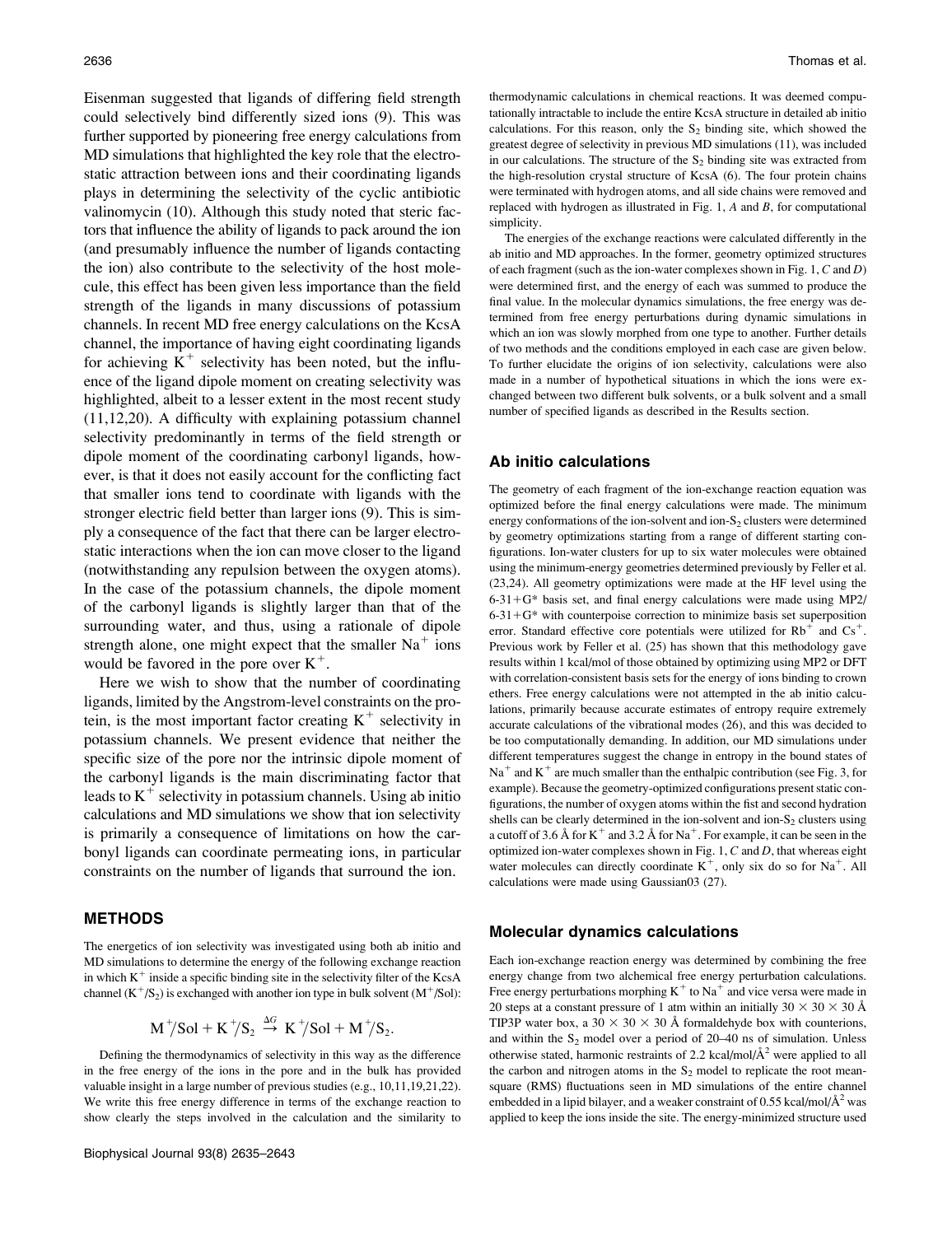

FIGURE 1 Structures used in energy calculations. (A) Side and (B) top views of the  $S_2$ binding site model extracted from crystallographic data are shown. The ab initio geometryoptimized structure for a cluster of  $(C) K^+$  and eight water molecules and  $(D)$  Na<sup>+</sup> and eight water molecules are shown with the ionoxygen distances to the coordinating ligands noted.

to produce the results in Fig. 3 was created with the nominated ion in the site and harmonic restraints on the carbon and nitrogen atoms. Direct electrostatic calculations were used for the  $S_2$  system. Lennard-Jones parameters for the cations were chosen that reproduce the experimental free energy in bulk water. All MD simulations were conducted with NAMD (28) with the CHARMM27 force field (29), time steps of 1 ps, and a temperature of 310 K unless otherwise stated. When the "liquid  $S_2$ " model described in the Results section was examined, the four protein chains were cleaved between  $\alpha$ -carbon and nitrogen atoms.

## RESULTS

To demonstrate that small ions prefer to be coordinated by solvents of greater dipole moment, we determined the partitioning of Na<sup>+</sup> and K<sup>+</sup> into water and formaldehyde using MD simulations while varying the partial charge and thus the dipole moment of the carbonyl groups in formaldehyde. The thermodynamics of this partitioning was investigated by determining the free energy  $\Delta G$  of the following ion-exchange reaction:

$$
Na^+\!/H_2O + K^+\!/OCH_2 \, \stackrel{\Delta G}{\rightarrow} \, K^+\!/H_2O + Na^+\!/OCH_2,
$$

in which  $Na^{+}/H_{2}O$  represents a sodium ion in water,  $K^+/OCH_2$  represents potassium in formaldehyde, and so on. As illustrated by the diamonds in Fig. 2,  $Na<sup>+</sup>$  is naturally preferred in the solvent of greater dipole moment, and when formaldehyde has a dipole moment similar to that of the carbonyl ligand in the potassium channel, there is very little selectivity. This point is also illustrated using ab initio calculations in which the ion-exchange energy  $(\Delta E)$  for swapping  $Na<sup>+</sup>$  in water with  $K<sup>+</sup>$  in either formaldehyde or acetonitrile

(solvents with disparate dipole moments) was determined. The partitioning of  $Na<sup>+</sup>$  into the solvent with greater dipole moment (formaldehyde or acetonitrile) and  $K^+$  into water is again naturally favored with an energy difference of  $\sim$ 3 and 5 kcal/mol, respectively. Although the size of the dipole



FIGURE 2 Ion-exchange free energies determined from MD calculations. The free energies are plotted for the exchange of  $Na<sup>+</sup>$  and  $K<sup>+</sup>$  between water and either formaldehyde solvent  $(\diamondsuit)$ , the S<sub>2</sub> binding site from KcsA with harmonic restraints  $(\bullet)$ , or the liquid  $S_2$  model in which the eight carbonyl ligands forming the  $S_2$  binding site can move independently without restraints ( $\blacksquare$ ). In each case the partial charge of the carbonyl dipole is altered such that the oxygen and carbon atoms carry equal and opposite charge to change the dipole moment of the coordinating ligands. The partial charge of the carbonyl group in the CHARMM27 force field is noted by the vertical doted line. The  $\sim$  5 kcal/mol selectivity of the S<sub>2</sub> binding site is lost when the ligands have more conformational freedom.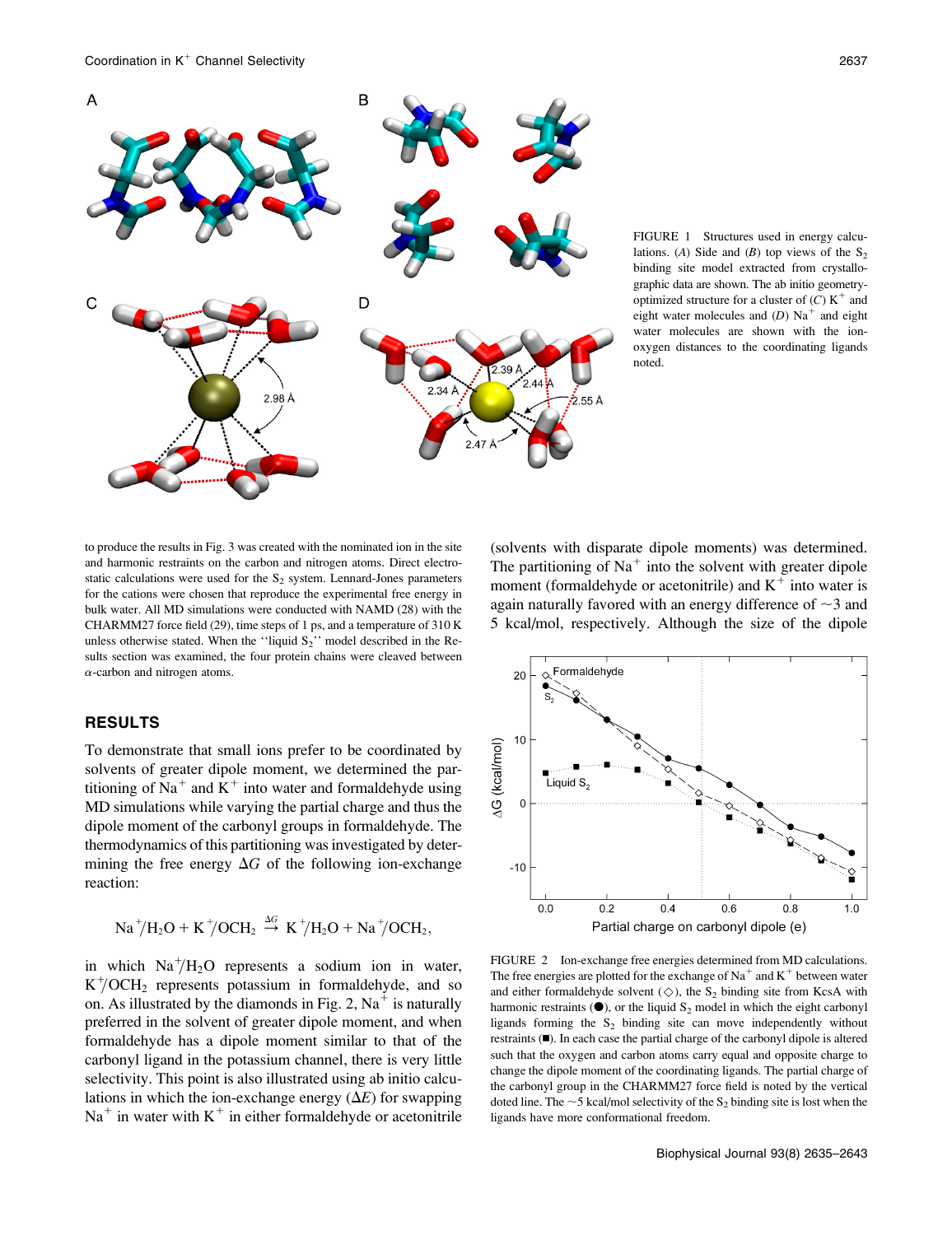moment of the competing ligands is important for determining ion selectivity, the carbonyl dipole moment is not such that it favors binding of  $K^+$  over  $Na^+$  by more than 1 kcal/ mol in these situations where the ligands have complete freedom to orient about the ions. It should be noted that this study of partitioning of ions between solvents is conducted for pedagogical reasons only. Both formaldehyde and acetonitrile are miscible with water, meaning that such partitioning of ions can not be seen in practice. Also, our ab initio calculations are conducted with the ion-solvent clusters in vacuum rather than in a bulk solvent. These results do show, however, that the strength of the carbonyl dipole moment cannot itself be the cause of the 5–6 kcal/mol selectivity of potassium channels for  $K^+$  over Na<sup>+</sup>.

To determine the origins of selectivity in potassium channels, we conducted a series of ab initio and MD calculations to examine the selectivity filter of KcsA. Because the entire filter is too large to enable detailed ab initio calculations, we examined selectivity within just the  $S_2$  binding site that showed the greatest degree of selectivity in previous MD simulations (11). The thermodynamics of ion selectivity was then investigated via the ion-exchange reaction described in the Methods section, an approach similar to that used previously to examine selectivity in crown ethers (26). Because we are not including all of the protein in our simulations, it is likely that the bare binding site will undergo motions that would not be possible when it is surrounded by a large number of additional protein atoms. To overcome this problem, we included harmonic restraints on the backbone carbon and nitrogen atoms to keep them close to their starting positions. A force constant of 2.2 kcal/mol/ $\AA$  was used for this purpose, which reproduces the RMS fluctuations of the carbonyl oxygen atoms of  $\sim$ 0.75 Å seen in MD simulations of the entire protein and as estimated from the crystallographic B parameters (11).

The solvent plays a critical role in determining the selectivity of the pore as evidenced from ab initio ion exchange reaction energies of the group 1 cations. In the gas phase, that is when no solvent is present when the exchange energies are calculated, the potassium channel binding site shows a very large degree of selectivity favoring smaller ions over large ones, as shown in Fig. 3, because of the greater electrostatic interactions that can arise. This property has also been seen in previous MD simulations of the KcsA selectivity filter (19). However, as also shown in Fig. 3, the selectivity sequence of the channel changes significantly when the solvent is included in the exchange reaction. In this case the final selectivity sequence of the channel is determined by the balance of the solvation and binding energies of the ions, as has been previously described (5,8–10). An ion will be favored in the channel if its binding energy minus its solvation energy is lower than that of the competing ion. With water as the solvent,  $K^+$  is favored in the binding site, whether the protein is held fixed in its crystal structure (Fig. 3 C) or allowed to optimize its structure to adapt to the ions (Fig.

3 A). Notably, however, the model pore alters its selectivity sequence when the solvent is changed from water to acetonitrile (Fig.  $3 B$ ). In this case, if we extrapolate the results to larger solvent numbers, it appears that the larger  $Cs<sup>+</sup>$  and  $Rb<sup>+</sup>$  ions become favored over both  $K<sup>+</sup>$  and Na<sup>+</sup>. This can be understood clearly when selectivity is considered as a competition between the channel and the solvent to coordinate the ions; the smaller ions tend to partition into acetonitrile because it has a very large dipole moment, leaving the larger ions in  $S_2$ . Because the selectivity sequence alters with a change in solvent, it is obvious that the selectivity of the pore is not an intrinsic property of the protein alone but rather a relative property that also depends on the nature of the surrounding solvent.

Although ion selectivity is dependent on the solvent, an explanation is still required to detail the factors that make the potassium channel selective for  $K^+$  over Na<sup>+</sup> when immersed in water. That is, why is the difference in binding energy of the two ions less in the channel than in bulk water? In both our ab initio and MD calculations we find that  $K^+$  is favored over Na<sup>+</sup> in the S<sub>2</sub> binding site by  $\sim$  5–6 kcal/mol in agreement with the ion flux measurements of selectivity (1–4) and simulations on the entire protein (11). Altering the strength of the carbonyl dipoles in MD simulations has a significant effect on the selectivity of the pore as shown in Fig. 2 (circles), reversing it when the dipole moment of the carbonyl ligands is increased much above the default values in the CHARMM parameter set. Notably, this selectivity does not depend on the precise geometry of the pore:  $K^+$  is favored over  $Na<sup>+</sup>$  when the site is held fixed in its crystal structure or when it is allowed to optimize its geometry (Fig. 3, A and C). A calculation of the partial charges of the carbonyl groups in the  $S_2$  model using our ab initio calculations (using the electrostatic fitting method (30)) indicates that the dipole moment is not significantly different from that used in the CHARMM 22 force field (a partial charge of  $\pm 0.53$  for the carbon and oxygen compared to  $\pm 0.51$  in the force field).

Furthermore, the presence of thermal fluctuations of the protein does not have a great effect on selectivity. As shown in Fig. 4, whether the pore is allowed to fluctuate in a harmonic potential about the crystal structure, the structure optimized with  $K^+$  or the structure optimized with Na<sup>+</sup>, the degree of selectivity is relatively invariant as the size of the RMS thermal fluctuations is increased from 0 to 0.9  $\AA$  by increasing the temperature of the simulations. The degree of selectivity is notably less, however, when the structure is restrained about the energy-minimized geometry found with  $Na<sup>+</sup>$  in the pore. This lack of dependence of selectivity on the size of the thermal fluctuations has been noted previously (19). Another similar study noticed a slightly larger dependence of selectivity on the size of the thermal fluctuations (11); however, it should be noted that the constraints applied in that study are different from those used here. In that study, a constant temperature was used while the width of a flat-bottomed constraining potential was modified to produce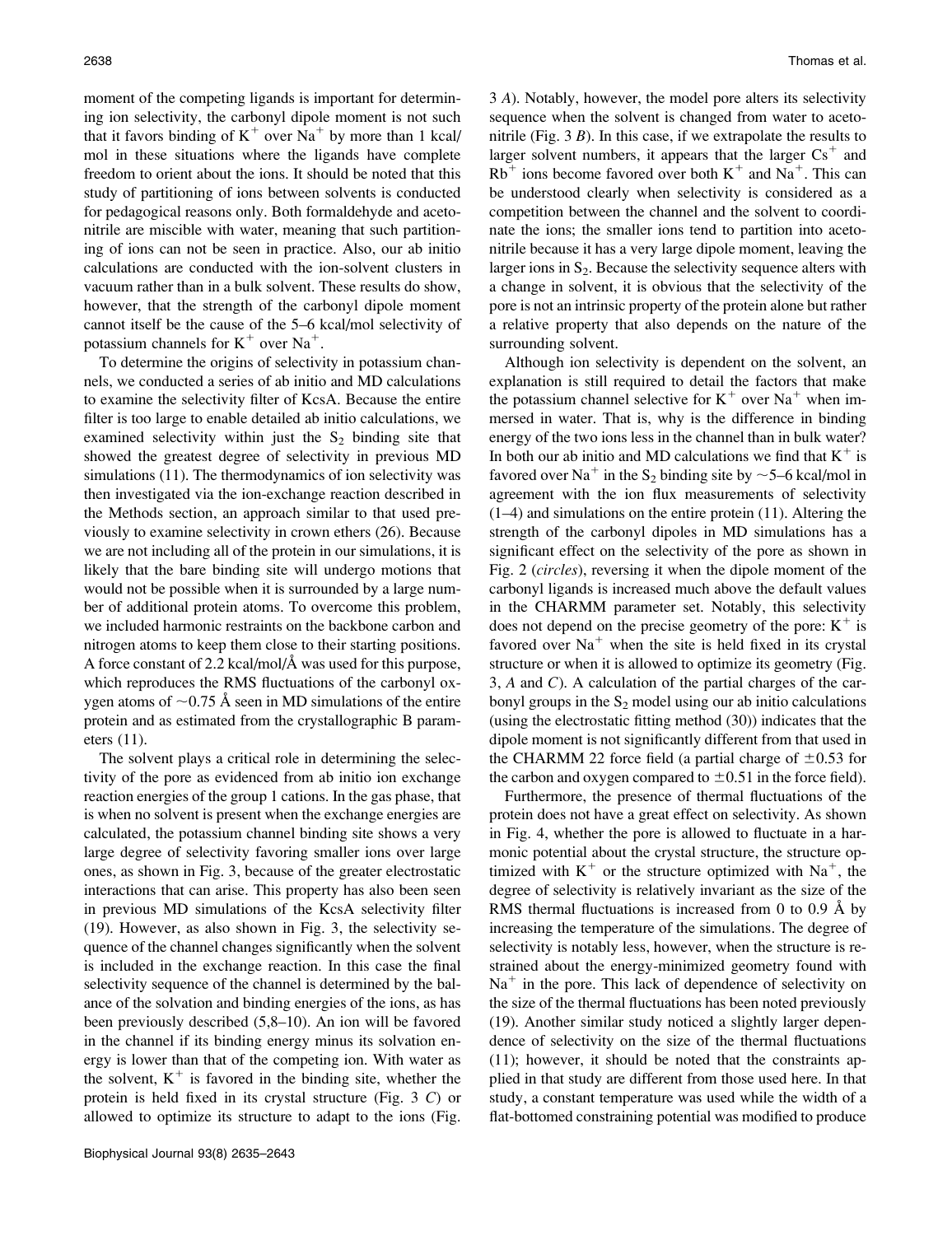

FIGURE 3 Ion-exchange energies determined from ab initio calculations. The energy of the ion-exchange reactions described in the text is plotted against the number of solvent molecules used to coordinate the ions. Exchange energies are plotted relative to  $K^+$ , which is taken as 0. Results are obtained with the protein harmonically restrained about the crystal structure using either  $(A)$  water or  $(B)$  acetonitrile as the solvent, as well as with the protein fixed in the crystal structure using water as the solvent  $(C)$ . The ion types most favored in the channel fall at the bottom of each plot.  $(D)$  The selectivity sequence of the site is indicated in the gas phase, in water, and in acetonitrile (MeCN).

different RMS fluctuations of the carbonyl atoms. A complication with this protocol is that the mean positions of the atoms can alter with no strain within the width of the flatbottomed well, and the effects of this position change on the free energy difference cannot easily be differentiated from those created by the increasing size of thermal fluctuations. Here we use a constant three-dimensional harmonic potential to constrain the backbone carbon and nitrogen atoms while altering the temperature of the simulation. This keeps the average position of the atoms similar as the size of the thermal fluctuations increases with increasing temperature.

If selectivity is not a consequence of the precise dimensions of the pore, and if it does not arise for the specific dipole moment of the carbonyl ligands in the absence of other conditions as seen in Fig. 2, then an alternative explanation must be found. One possibility is that, although the protein is not held in a rigid structure, there is nonetheless some constraint on the conformational freedom of the carbonyl ligands created by the way they are bound in chains and surrounded by other protein atoms, a constraint that limits how they can coordinate permeating ions. Even if the channel protein is relatively flexible, the coordination numbers and

ion-oxygen distances may be somewhat constrained, and even a slight limitation on this will have a significant effect on the thermodynamics of ion binding. Both the geometryoptimized structures of  $Na<sup>+</sup>$  and  $K<sup>+</sup>$  in S<sub>2</sub> found in ab initio calculations (Fig.  $5B$ ), and the average position of the ions in the MD calculations suggest that ions can be coordinated only by either four or eight oxygen atoms in the binding site (Table 1), but nothing in between. As we will show below, limiting the coordination numbers in this way has a large effect on the selectivity of the site, as it enables the difference in binding energy of the two ion types to be different in the site than in bulk solvent. One would expect from steric considerations alone that it is more difficult for eight ligands to crowd around the smaller  $Na<sup>+</sup>$  than for  $K<sup>+</sup>$ , and this will favor the binding of  $K^+$  in the channel. The results of our ab initio geometry optimization for the ions in a small cluster of eight water molecules shown in Fig. 1, C and D, support this contention, showing that eightfold coordination is a minimum energy state for  $K^+$  but not for  $Na^+$ , for which the minimum occurs with sixfold coordination. Thus, it is reasonable to expect that forcing eightfold coordination is likely to favor  $K^+$  over Na<sup>+</sup> and thus will lead to  $K^+$  selectivity.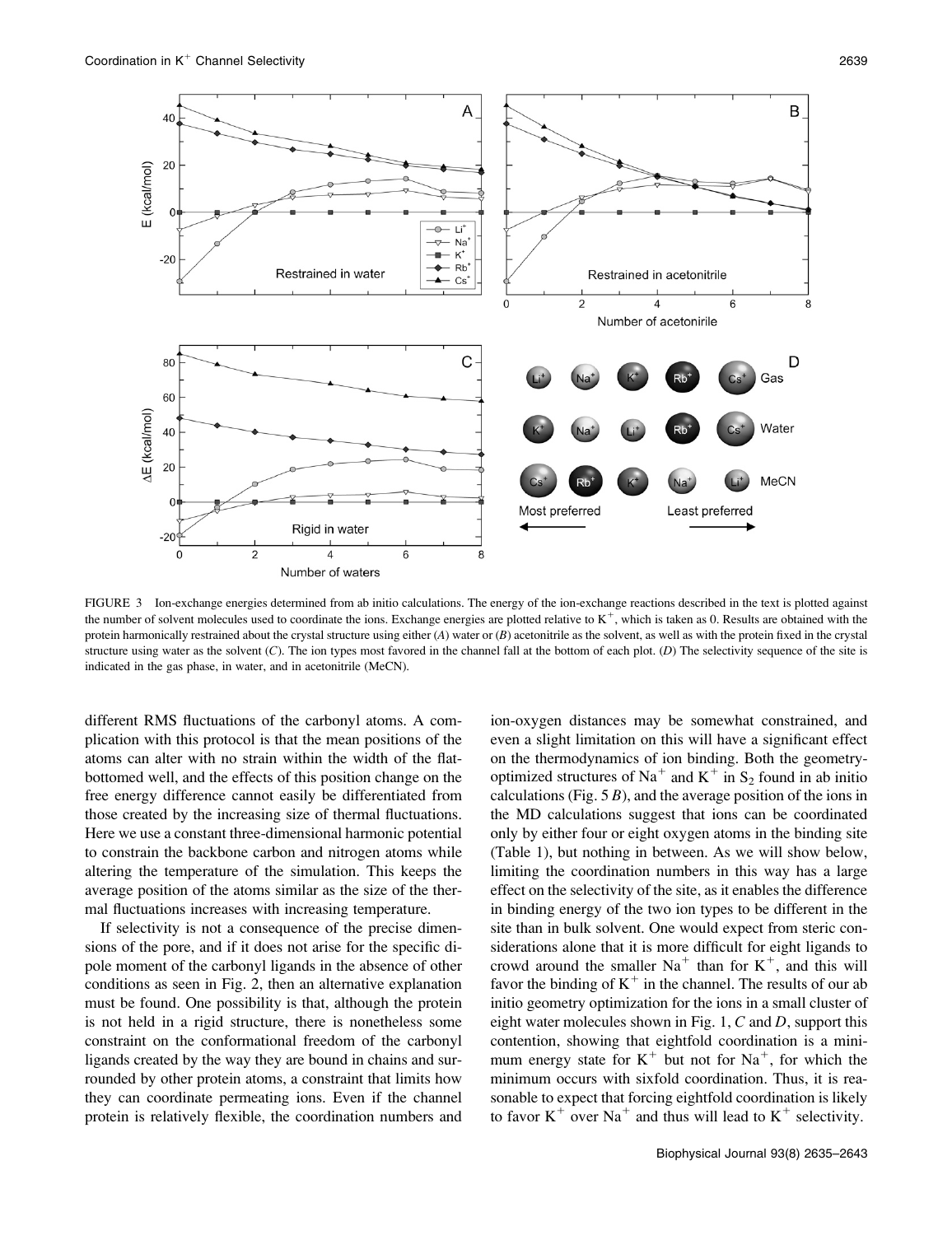

FIGURE 4 Influence of thermal fluctuations on ion-exchange energies determined from MD simulations. The free energy of the exchange reaction is plotted against the temperature of the simulations when the carbon and nitrogen atoms are held in harmonic constraints about their positions in the crystal structure  $(\bullet)$  and structures found by minimizing the protein coordinates with either a K<sup>+</sup> ( $\circ$ ) or Na<sup>+</sup> ( $\triangle$ ) in the pore. The size of the RMS thermal fluctuations increases linearly with temperature.

To test whether the slight constraints on the conformational freedom of the carbonyl ligands are responsible for ion selectivity in potassium channels, we examined the effect of removing these conditions in both MD simulations and ab initio calculations. In MD this was done simply by removing the harmonic constraints on the atoms and slicing each protein chain in two such that the ion was surrounded by eight carbonyl ligands that can move independently. In the ab initio calculations, the bonds cannot be so easily cleaved; however, a similar effect can be created by replacing the eight carbonyl ligands with eight formaldehyde molecules initially arranged in the same geometry as the carbonyl ligands in  $S_2$ . As shown in Fig. 5, when the bonds between the carbonyl groups are removed, and when the restraints that mimic the effects of the surrounding protein are removed in ab initio calculations, the ligands are able to obtain new geometries that better optimize ion coordination. For  $K^+$ , the oxygen atoms remain in a position very close to that found in  $S_2$  (Fig. 5, A and C). However, for Na<sup>+</sup> (Fig. 5 D), two of the eight carbonyl groups are pushed further away from the ion into a second solvation shell, leaving only six oxygen atoms in the inner shell (Table 1). When the coordinating ligands are free to find their optimal geometries (i.e., are not bound together, held in place by the remainder of the protein) the 5 kcal/mol selectivity of the pore for  $K^+$  is lost (Table 2). The selectivity sequence follows that for free solvents of the given dipole moment, as illustrated by the squares in Fig. 2.

If the selectivity for  $K^+$  is largely determined by constraints on the carbonyl ligands, it is interesting to consider the kind of constraints required to yield this degree of selectivity. Is it important to place the carbonyl oxygens in a



FIGURE 5 Geometry-optimized structures from ab initio calculations. The structure of the  $K^+/S_2$  (A) and  $Na^+/S_2$  (B) structures are shown as determined with harmonic constraints applied to the backbone carbon and nitrogen atoms. The structures determined for  $K^+$ /(OCH<sub>2</sub>)<sub>8</sub> (C) and Na<sup>+</sup>/  $(OCH<sub>2</sub>)<sub>8</sub>$  (D) calculated with no constraints are also shown, demonstrating that  $K^+$  can be coordinated by eight carbonyl ligands with little strain, as can be achieved in  $S_2$ , whereas  $Na^+$  prefers to be coordinated by six ligands, which is not possible in  $S_2$ . (Note that eightfold coordination of Na<sup>+</sup> is higher in energy than sixfold coordination.)

particular arrangement, or is it more important to simply limit the coordination numbers of the ligands about the permeating ions? To answer this question we calculated the selectivity of a simple model containing eight formaldehyde molecules in which the oxygen atoms are allowed to move freely within a sphere of radius  $3.5 \text{ Å}$  about a central ion as done previously (11). This constraint keeps all the carbonyl ligands close to the ions, preventing any from escaping to a second solvation shell. As illustrated in Table 2 (and Fig. 6), this system has a very similar degree of selectivity for  $K^+$ over Na<sup>+</sup> as the potassium channel (5.8 kcal/mol). However, removing the constraint and allowing the formaldehyde to orient freely removes most of the selectivity. As well as reinforcing the conclusion that conformational constraints are important for creating  $K^+$  selectivity, these results show that the specific nature of the constraints is not critical as long as the number of ligands coordinating the ion is fixed.

The simple model described above provides a system in which the effects of restricting coordination numbers on the thermodynamics of selectivity can be examined, extending a similar study presented previously (11). Constraining otherwise free ligands within a spherical boundary allows the number of coordinating ligands to be specified, such that the effect of this and the partial charge (or equivalent dipole moment) of the ligands on selectivity can be systematically studied. We have postulated earlier that  $K^+$  selectivity arises in potassium channels primarily from having eight ligands coordinating the ions. As illustrated in Fig. 6, constraining the number of coordinating ligands to eight is likely to produce  $K^+$  over Na<sup>+</sup> selectivity for almost any value of their dipole moment. A coordination number of 8 is much less favorable for Na<sup>+</sup> than K<sup>+</sup> and thus leads to K<sup>+</sup> selectivity. This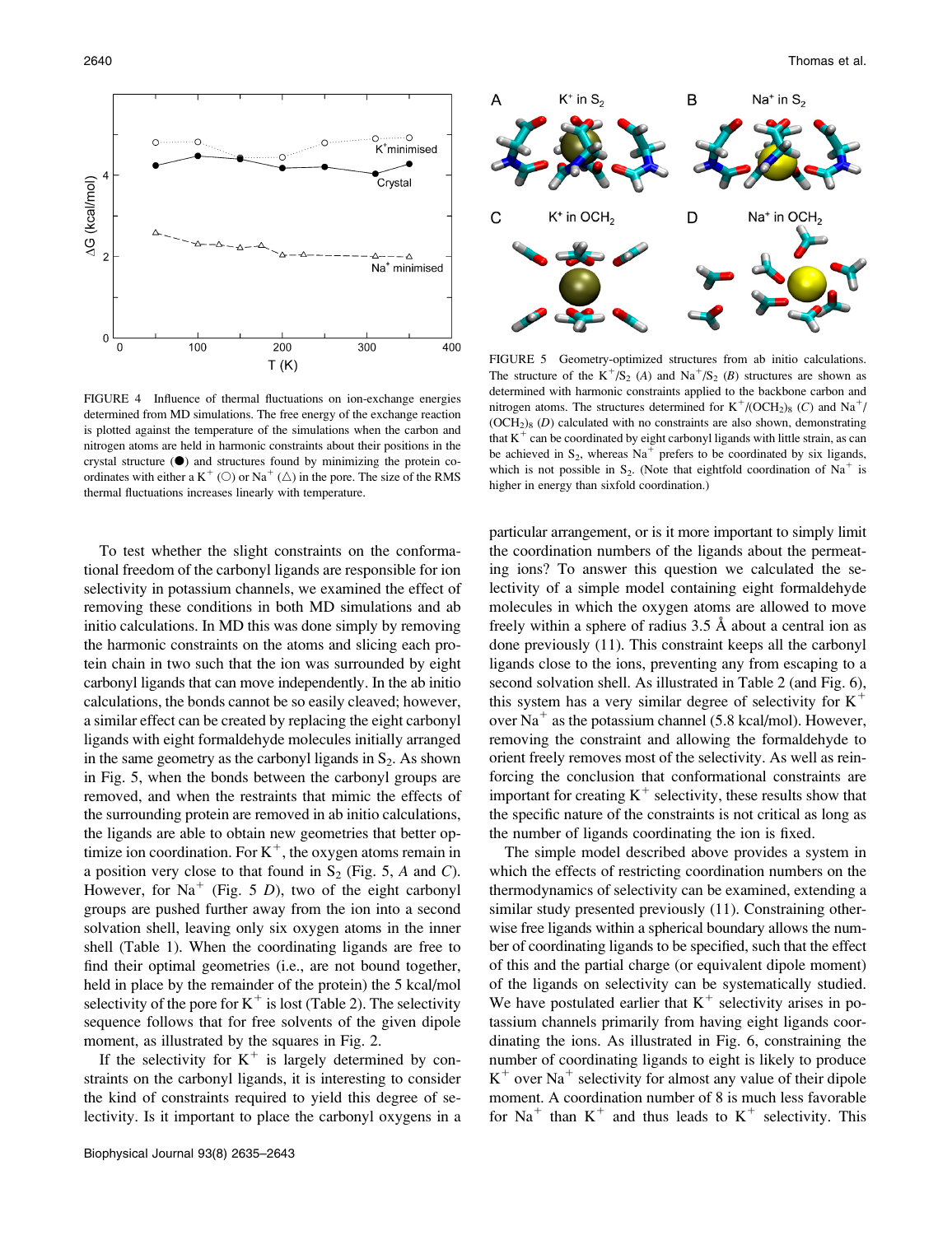TABLE 1 Coordination numbers of the minimum energy structures found in ab initio calculations

| Ion   | H <sub>2</sub> O/MeCN | ື | Liquid $S_2$ |
|-------|-----------------------|---|--------------|
| $Na+$ |                       |   |              |
| K     |                       |   | Õ            |

The ions are surrounded by either eight solvent molecules (column 1), the  $S_2$  binding site (column 2), or the liquid  $S_2$  model comprising eight formaldehyde molecules (column 3). The structures corresponding to these numbers are shown in Fig. 1, C and D, and Fig. 5.

selectivity is lost when the number of ligands is reduced to five or six.

Some more general properties of  $K^+$  or Na<sup>+</sup> selectivity in flexible systems can also be derived from the results that highlight the role played both by the number of coordinating ligands and their dipole moment. As shown in Fig. 6,  $K^+$ over  $Na<sup>+</sup>$  selectivity can be obtained either with weakdipole-strength ligands at any coordination number (because the smaller  $Na<sup>+</sup>$  will have a stronger electrostatic interaction with the solvent than the ligands surrounding the binding site) or by constraining the coordination number to 8. As the strength of the dipole is increased, the effect of constraining the coordination number on selectivity also increases. In the case of the intermediate-strength carbonyl dipoles, we find that the bulk of the  $K^+$  selectivity seen in the KcsA channel is accounted for by the difference in the energy between eightfold and sixfold coordination. Na<sup>+</sup> selectivity, on the other hand, will arise only for a small range of coordination numbers (from four to six ligands) and only provided the dipole strength is greater than that of carbonyl groups.

It is worth noting that the effect of coordination number on selectivity described above does not make specific reference to the bulk coordination numbers of the ions but relies only on the fact that eightfold coordination is less favorable for  $Na<sup>+</sup>$  than it is for K<sup>+</sup>. Although early MD studies suggested

TABLE 2 Loss of selectivity caused by removing conformational restraints on carbonyl ligands

| Ligand                                 | $\Delta E$ restrained<br>(kcal/mol) | $\Delta E$ free<br>(kcal/mol) | Loss of<br>selectivity (kcal/mol) |
|----------------------------------------|-------------------------------------|-------------------------------|-----------------------------------|
| Formaldehyde $S_2$<br>configuration    | 9.99                                | 1.26                          | 8.73                              |
| Liquid $S_2$                           | 5.24                                | $-0.03$                       | 5.27                              |
| Formaldehyde<br>$3.5 \text{ Å sphere}$ | 5.77                                | 1.26                          | 4.51                              |

The energies involved in exchanging  $K^+$  in the carbonyl ligands with Na<sup>+</sup> in water calculated from three different sets of MD simulations are shown. In the first two rows, the carbon and nitrogen atoms are held by weak harmonic constraints about the positions of the  $S_2$  binding site in the KcsA crystal structure. These restraints are removed to produce the ''free'' data shown in the second data column. The last row of data shows results in which the oxygen atoms in the formaldehyde molecules are free to move within a  $3.5 \text{ Å}$  radius sphere centred on the ion. This constraining sphere is again removed to produce the ''free'' results. Although the carbonyl ligands provide a  $K^+$  selective binding site when restrained in a potassium channellike structure, this is lost when the ligands have more conformational freedom.



FIGURE 6 Influence of coordination number and dipole moment on  $\text{Na}^+$ /  $K^+$  selectivity in flexible systems. The free energy determined from MD calculations in which  $K^+$  surrounded by carbonyl ligands is exchanged with  $Na<sup>+</sup>$  in bulk water is plotted against the number of carbonyl ligands coordinating the ions. The coordination numbers are constrained by forcing the oxygen atoms on the carbonyl ligands to remain with in a  $3.5 \text{ Å}$  sphere. Four different calculations are made with differing partial charges on the carbonyl ligands as specified beside each curve. Equivalent dipole moments assuming an oxygen-carbon separation of 1.23 Å are also shown in brackets. Results for the default partial charge of the carbonyl groups in the CHARMM parameter set are shown by the solid line.

that the coordination number of  $K^+$  in bulk water was above 7 (31), and for  $Na<sup>+</sup>$  was 5.6 (32), more recent x-ray and neutron diffraction experiments (33,34) and ab initio MD simulations (35) suggest that the number is closer to 5 or 6 for both ion types. An implication of this is that a site that replicates bulk coordination by containing six ligands with dipole moment similar to water should show little selectivity (unless changing the surrounding dielectric constant has a large influence). Our results are consistent with this expectation because the minimum selectivity for carbonyl-like dipoles arises with six ligands, as shown in Fig. 6.

#### **DISCUSSION**

The discrimination of potassium channels for different ion types results from a competition between the protein and solvent to bind the ions that can be quantified by the difference in the binding and solvation energy of the species. As a consequence, the selectivity sequence is determined by properties of both the protein and the solvent, including their dipole moment and ability to coordinate the ions. Although we have examined just one binding site in the channel and not discussed how selectivity can be influenced by more distant properties, such as the presence of additional ions in nearby sites (21) or the effect of the surrounding dielectric constant, we are able to quantify some of the fundamental causes of  $K^+$  selectivity. Here we find that the two most important factors for determining the ion selectivity of a flexible binding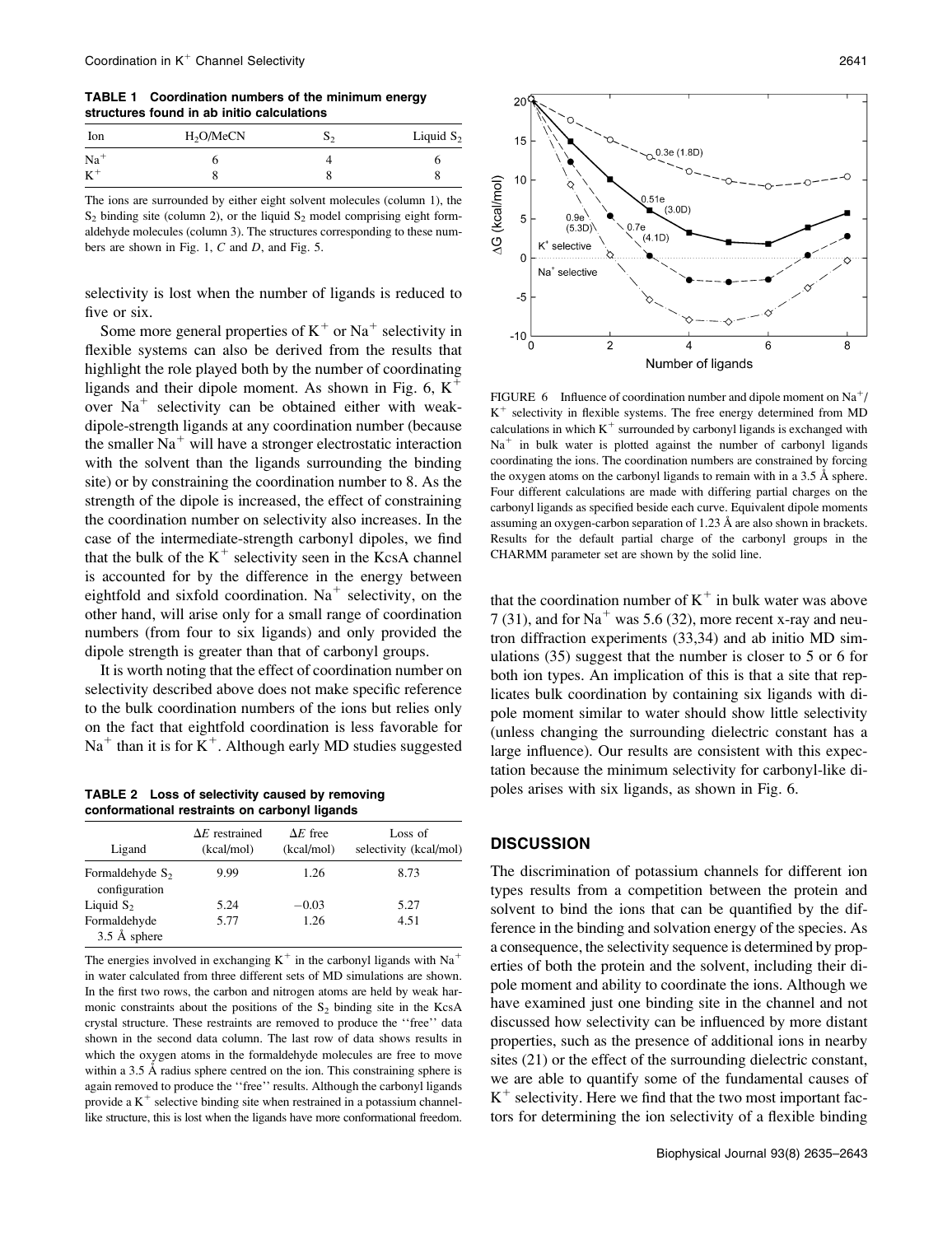site are the number of coordinating ligands and their electrostatic properties.

Our results do confirm the possibility that the electrostatic properties of the coordinating ligands can, in principle, create an ion-selective binding site. However, these results also suggest that in the case of potassium channels, the electrostatic properties of the carbonyl ligands are not the primary discriminating factor that leads to  $K^+$  selectivity. This is evidenced by the fact that there is little or no selectivity for  $K^+$ over  $Na<sup>+</sup>$  when the carbonyl ligands have complete coordinational freedom to orient about the ions (Fig. 2, squares and *diamonds*). Instead, we have demonstrated that by placing slight constraints on the conformational freedom of the carbonyl ligands, potassium channels limit the number of ligands that coordinate the permeating ions. Thus, they are better able to compensate the energetic cost of dehydrating  $K^+$  than Na<sup>+</sup> because eightfold coordination is less favorable to  $Na<sup>+</sup>$  than to  $K<sup>+</sup>$ . The Angstrom level constraints on the coordinating ligands are essential to obtain the 5–6 kcal/ mol selectivity of the channel for  $K^+$  over  $Na^+$  because their removal leads to a complete loss of selectivity (Table 2). It has previously been noted that the number of ligands coordinating the ions influences ion selectivity (11,12,20), but here we emphasize that this appears to be the most important cause of selectivity in potassium channels. Indeed, given that there are eight ligands,  $K^+$  selectivity will arise for virtually any value of the ligand dipole moment.

Although this theory shares some similarities with the original ''snug fit'' explanation of selectivity in that it highlights the importance of constraints on the protein, we stress that it is most important to limit the coordination numbers of the ions, not the pore size. This is evidenced by the results obtained for the carbonyl ligands constrained in a sphere in which there are no limits on how "snugly" the ligands can fit about the ion. Thus, selectivity can emerge in a pore that is dynamically fluctuating in size by using Angstrom scale conformational constraints that influence the number of coordinating ligands.

During final revision of this article, another quantum mechanical study came to our attention that reaches some similar conclusions on the origins of  $K^+$  selectivity in KcsA (36). In agreement with our results, eightfold coordination is found to be necessary for selective  $K^+$  partitioning with carbonyl ligands, and this is lost when the architectural restraints on the protein are removed to allow for  $Na<sup>+</sup>$  to obtain lower coordination numbers. Our ion-water clusters obtained in vacuum yield optimum coordination numbers of 8 for  $K^+$ and 6 for  $Na<sup>+</sup>$ , larger than the average values found in ab initio MD simulations in bulk solvent. This is consistent with the suggestion that coordination numbers are larger in lowdielectric environments (e.g., vacuum) than in higher ones (e.g., bulk water), but these numbers should not be directly compared because one represents a minimum-energy state and the other an average from a dynamic simulation that samples a region of phase space. Our results highlight that rapid transport of  $K^+$  through the channel should not be prevented by the necessity to move into an eightfold coordinated site from bulk solution where it is on average less coordinated. However, we do not wish to directly imply that eightfold coordination in KcsA is caused by the dielectric effects of the surroundings as suggested by Varma and Rempe (36). We believe that any mechanism that enforces eightfold coordination of the permeating ions, be this from dielectric effects, steric effects, or other constraints on the protein, will suffice to produce selectivity. Conversely, any situation that enables one or both ions to obtain five- or sixfold coordination can be expected to eradicate this. For example, previous MD simulations suggest that the lack of selectivity in the NaK channel compared to KcsA can be attributed to the slight architectural differences that allow for the  $Na<sup>+</sup>$  ions to position themselves such that they are surrounded by six ligands rather than eight as in KcsA (20). This suggests that involving the dielectric properties of the surroundings is not necessarily required to explain selectivity.

The general rules examined here provide a framework for understanding selectivity in a range of other molecules. For example, the recently crystallized leucine transporter (37) selectively binds  $Na<sup>+</sup>$  with just six ligands and has some ligands of greater dipole strength than the carbonyl groups to help favor binding of  $Na^+$ , as is shown to be required in Fig. 6. Similarly,  $Na<sup>+</sup>$  channels use charged amino acid side chains to bind ions (38). This explanation of ion discrimination that includes strains on the protein that limit ion coordination as well as the electrostatic properties of the ligands provides a conceptual framework for understanding selectivity in a range of natural and synthetic molecules as diverse as macrocyclic ligands and biological transporters.

The authors gratefully acknowledge Graham Chandler for his helpful discussions and enthusiasm, and David Feller for supplying energy-minimized structures for various ion-water clusters.

This project was supported by funding from the Australian Research Council, the National Health and Medical Research Council, and an award under the Merit Allocation Scheme on the National Facility of the Australian Partnership for Advanced Computing, as well as computer time from the high-performance computing center iVEC.

#### REFERENCES

- 1. Yellen, G. 1984. Ionic permeation and blockade in  $Ca^{2+}$  activated K<sup>+</sup> channels of bovine chromaffin cells. J. Gen. Physiol. 84:157–186.
- 2. Heginbotham, L., and R. MacKinnon. 1993. Conduction properties of the cloned Shaker channel. Biophys. J. 65:2089–2096.
- 3. LeMasurier, M., L. Heginbotham, and C. Miller. 2001. KcsA: It's a potassium channel. J. Gen. Physiol. 118:303–313.
- 4. Nimigean, C. M., and C. Miller. 2002.  $Na<sup>+</sup>$  block and permeation in a  $K^+$  channel of known structure. J. Gen. Physiol. 120:323-325.
- 5. Doyle, D. A., J. Morais-Cabral, R. A. Pfuetzner, A. Kuo, J. M. Gulbis, S. L. Cohen, B. T. Chait, and R. MacKinnon. 1998 The structure of the potassium channel: molecular basis of  $K^+$  conduction and selectivity. Science. 280:69–77.
- 6. Zhou, Y., J. H. Morais-Cabral, R. Kaufman, and R. MacKinnon. 2001. Chemistry of ion coordination and hydration revealed by a  $K^+$ channel-Fab complex at 2.0 Å resolution. Nature. 414:43-48.